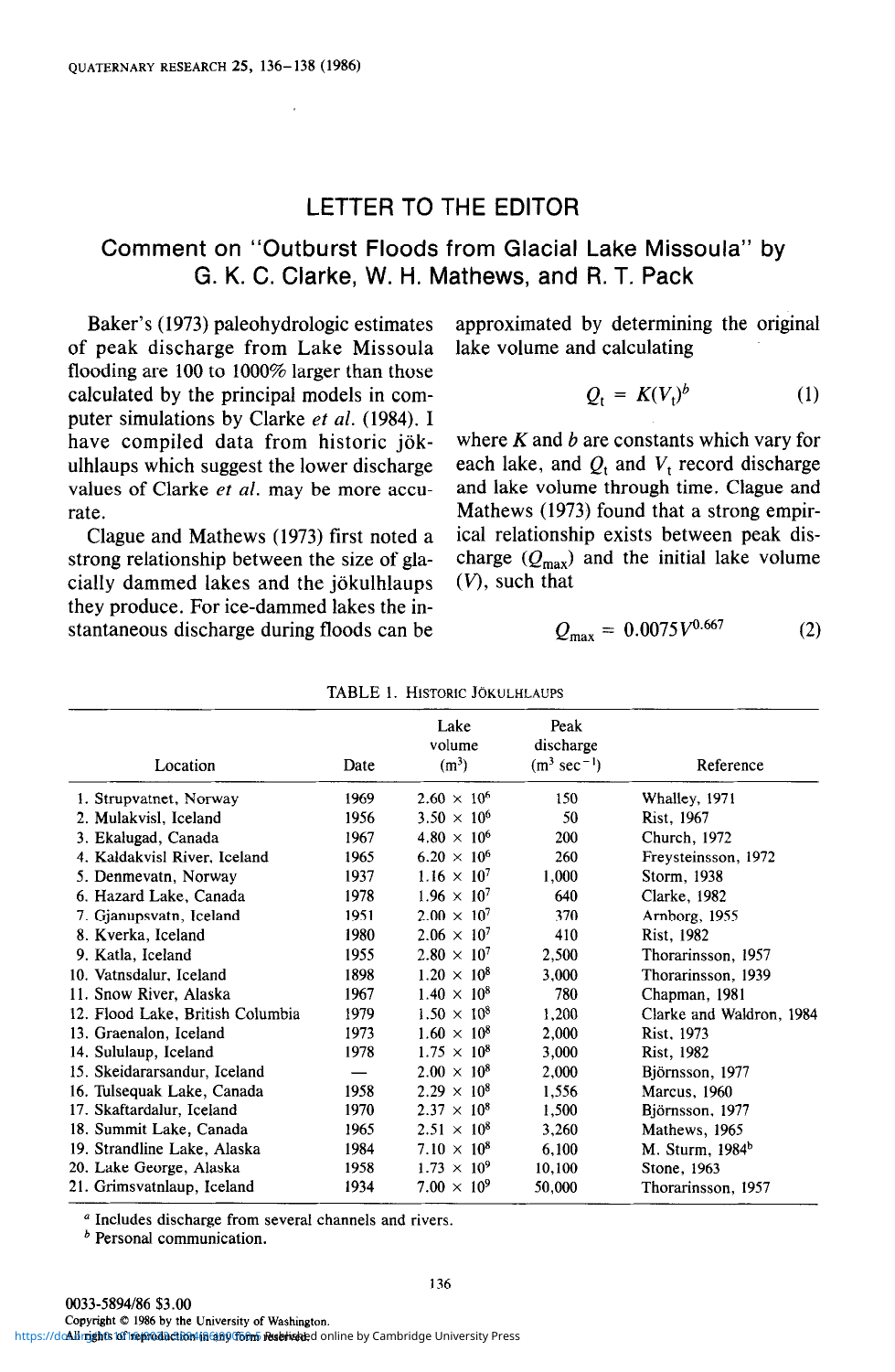where volume is measured in cubic meters and discharge in cubic meters per second.

The jökulhlaup model of Clarke et al. demonstrates that other factors than initial volume affect flood discharge. Nonetheless, the 1973 empirical formula has predicted peak discharge during recent outburst floods in British Columbia with accuracy, if not sophistication, comparable to that achieved by computer models (Clarke, 1982; Clarke and Waldron, 1984).

Equation (2) is not suitable for extrapolation and estimation of Missoula discharges because it is based in part on Bretz's 1925 estimate of Missoula discharge through Wallula Gap. I have updated Equation (2) by removing Bretz's estimate and compiling new data from recent jokulhlaups in Alaska, Iceland, and British Columbia. For lakes which have drained repeatedly I have selected only the largest or best documented event. The new data set is more than twice as large as that compiled by Clague and Mathews (1973), and is summarized in Table I.

I have fit a new regression line to the expanded data set (Fig. I):

$$
Q_{\text{max}} = 0.0065 V^{0.69}.
$$
 (3)

This expression is quite similar to (2), and when extrapolated for Lake Missoula estimates a peak discharge of 2.1  $\times$  10<sup>6</sup> m<sup>3</sup> sec<sup> $-1$ </sup>, a value 77% of that of the most con-



 $\mu$ lo.  $\mu$ . Kelahonsing oceween inihal volume and jor ulhlaup discharge of ice-dammed lakes. The correlation coefficient  $(r^2)$  is 0.86. Bordering lines define 85% confidence intervals.

servative model of Clarke et al. Equation (2) estimates only  $1.2 \times 10^6$  m<sup>3</sup> sec<sup>-1</sup>.

Empirical data are necessary to evaluate computer models of natural processes. The empirical Equation (3) provides an independent check on other techniques used to study outburst floods, and is particularly appropriate for Pleistocene lakes where the original volume of lake water is probably the only parameter that can still be accurately determined. Equation (3) estimates a Missoula Flood peak discharge that compares favorably with the most conservative and realistic computer model runs of Clarke et al.

## **REFERENCES**

- Arnborg, L.  $(1955)$ . Hydrology of the glacial river Austurfljot. Geografiska Annaler 37, 185-201.
- Baker, V. N. (1973). "Paleohydrology and sedimentology of Lake Missoula flooding in eastern Washington." Geological Society of America. Special Paper, 114.
- Björnsson. H. (1977). The cause of jokulhlaups in the Skafta River, Vatnajokull. Jokull 27, 71-77.
- Bretz. J. H. (1925). The Spokane flood beyond the channeled scablands.  $Journal of Geology$  33, 97-115: 236-259.
- Chapman, D. L. (1981). Jokulhlaups on Snow River in Southcentral Alaska. NOAA Technical Memorandum NWS AR-31.
- Churck, M. A. (1972). Baffin Island sandurs: A study of Arctic fluvial processes. Geological Survey of Canada Bulletin 216.
- Clague, J. J.. and Mathews. W. H. (1973). The magnitude of jokulhlaups. Journal of Glaciology 13, 501-504.
- Clarke, Ci. K. C. (1982). Glacier outburst floods from "Hazard Lake," Yukon Territory, and the problem of flood magnitude prediction. Journal of Glacio/ogy 28, 3-21.
- Clarke, G. K. C., Mathews. W. H., and Pack, R. I'. (1984), Outburst floods from glacial Lake Missoma. Quaternup Research 22, 289-299.
- Clarke, Ci. K. C.. and Waldron, D. A. (1984). Simulation of the August 1979 sudden discharge of glaracion of the August 1979 sudden disentatge of gracier-damined  $\Gamma$ 1000 Lake, British Columbia nadian Journal of Earth Science 21, 502–504.<br>Freysteinsson, S. (1972). Jökulhlaup i Koldukvisl.
- Jokull 22, 83-88.
- Marcus, M. G. ( 1960). Periodic drainage of glacier-de $arccos$ ,  $m. G. (1200)$ . Fullouic dramage of gravier-ac mand Tulsequah Lake, British Columbia. Geo-<br>graphical Review 50, 89-106.